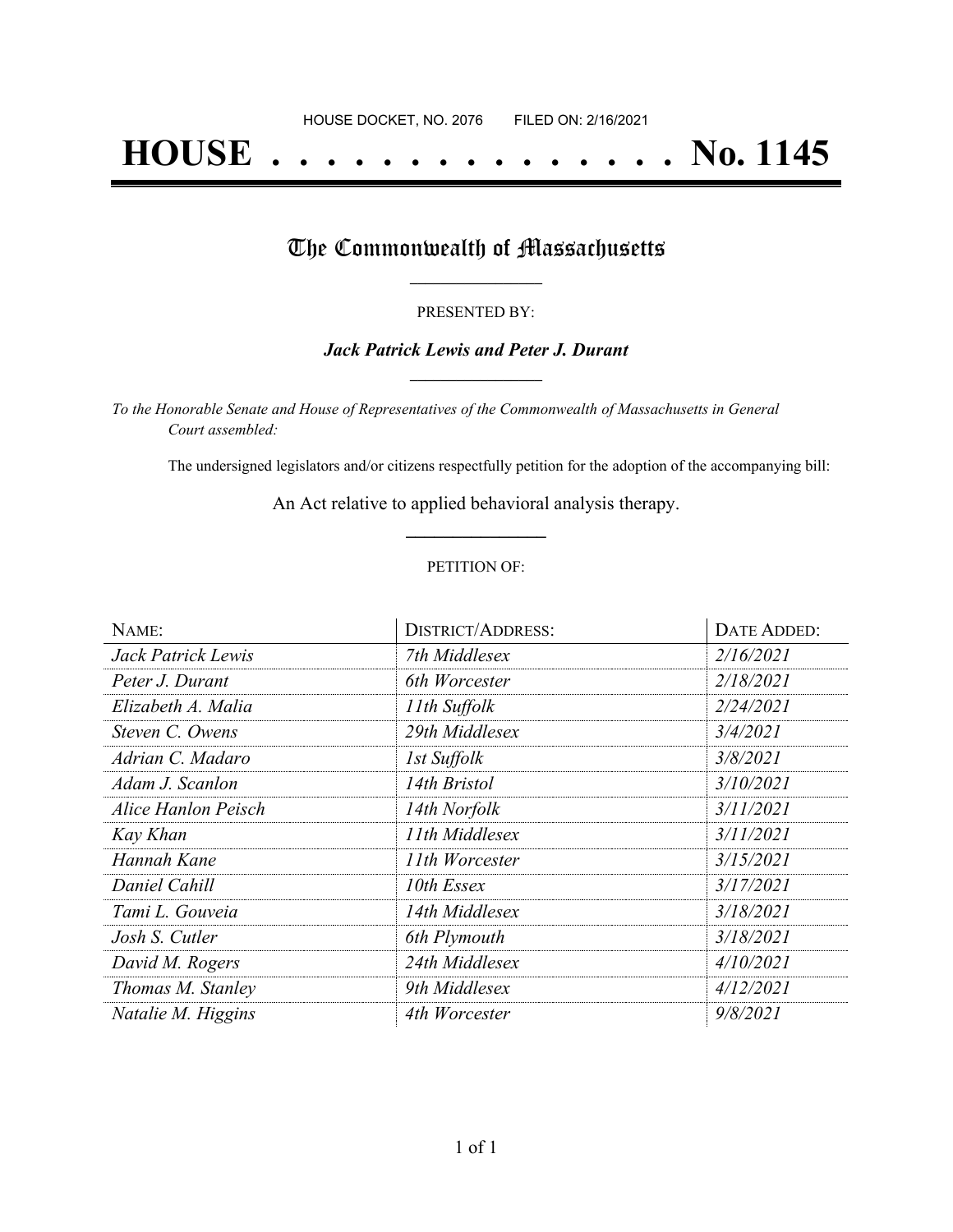#### HOUSE DOCKET, NO. 2076 FILED ON: 2/16/2021

## **HOUSE . . . . . . . . . . . . . . . No. 1145**

By Messrs. Lewis of Framingham and Durant of Spencer, a petition (accompanied by bill, House, No. 1145) of Jack Patrick Lewis, Peter J. Durant and others relative to healthcare coverage of applied behavioral analysis therapy for certain patients with Down Syndrome. Financial Services.

### The Commonwealth of Massachusetts

**In the One Hundred and Ninety-Second General Court (2021-2022) \_\_\_\_\_\_\_\_\_\_\_\_\_\_\_**

**\_\_\_\_\_\_\_\_\_\_\_\_\_\_\_**

An Act relative to applied behavioral analysis therapy.

Be it enacted by the Senate and House of Representatives in General Court assembled, and by the authority *of the same, as follows:*

1 SECTION 1. Chapter 32A of the General Laws is hereby amended by adding the

2 following section:-

 Section 25A. The commission shall provide to any active or retired employee of the commonwealth who is insured under the group insurance commission coverage for the treatment of Down syndrome through speech therapy, occupational therapy, physical therapy and applied behavior analysis services. For purposes of this section, "Down syndrome" means a chromosomal condition caused by an error in cell division that results in the presence of an extra whole or partial copy of chromosome 21. SECTION 2. Chapter 118E of the General Laws is hereby amended by inserting after

10 section 10L the following section:-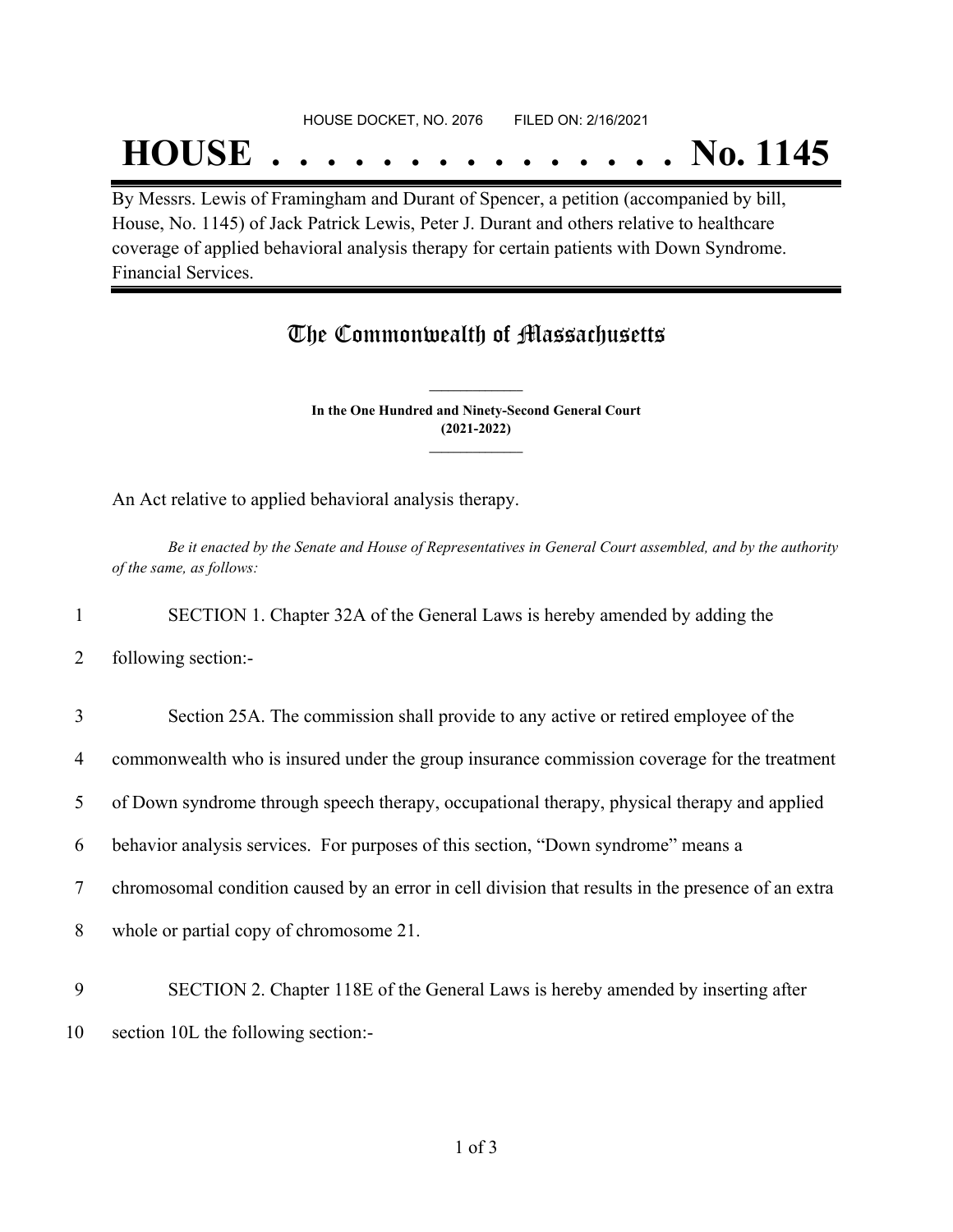Section 10H1/2 The division and its contracted health insurers, health plans, health maintenance organizations, behavioral health management firms and third-party administrators under contract to a Medicaid managed care organization or primary care clinician plan shall provide coverage for the treatment of Down syndrome through speech therapy, occupational therapy, physical therapy and applied behavior analysis services. For purposes of this section, "Down Syndrome" means a chromosomal condition caused by an error in cell division that results in the presence of an extra whole or partial copy of chromosome 21.

 SECTION 3. Chapter 175 of the General Laws is hereby amended by inserting after section 47KK the following section:-

 Section 47AA1/2. Any policy, contract, agreement, plan or certificate of insurance issued, delivered or renewed within the commonwealth, which is considered creditable coverage under section 1 of chapter 111M, shall provide coverage for the treatment of Down syndrome through speech therapy, occupational therapy, physical therapy and applied behavior analysis services. For purposes of this section, "Down syndrome" means a chromosomal condition caused by an error in cell division that results in the presence of an extra whole or partial copy of chromosome 21.

 SECTION 4. Chapter 176A of the General Laws is hereby amended by inserting after section 8MM the following section:-

 Section 8NDD1/2 Any contract between a subscriber and the corporation under an individual or group hospital service plan that is delivered, issued or renewed within the commonwealth shall provide coverage for the treatment of Down syndrome through speech therapy, occupational therapy, physical therapy and applied behavior analysis services. For

of 3